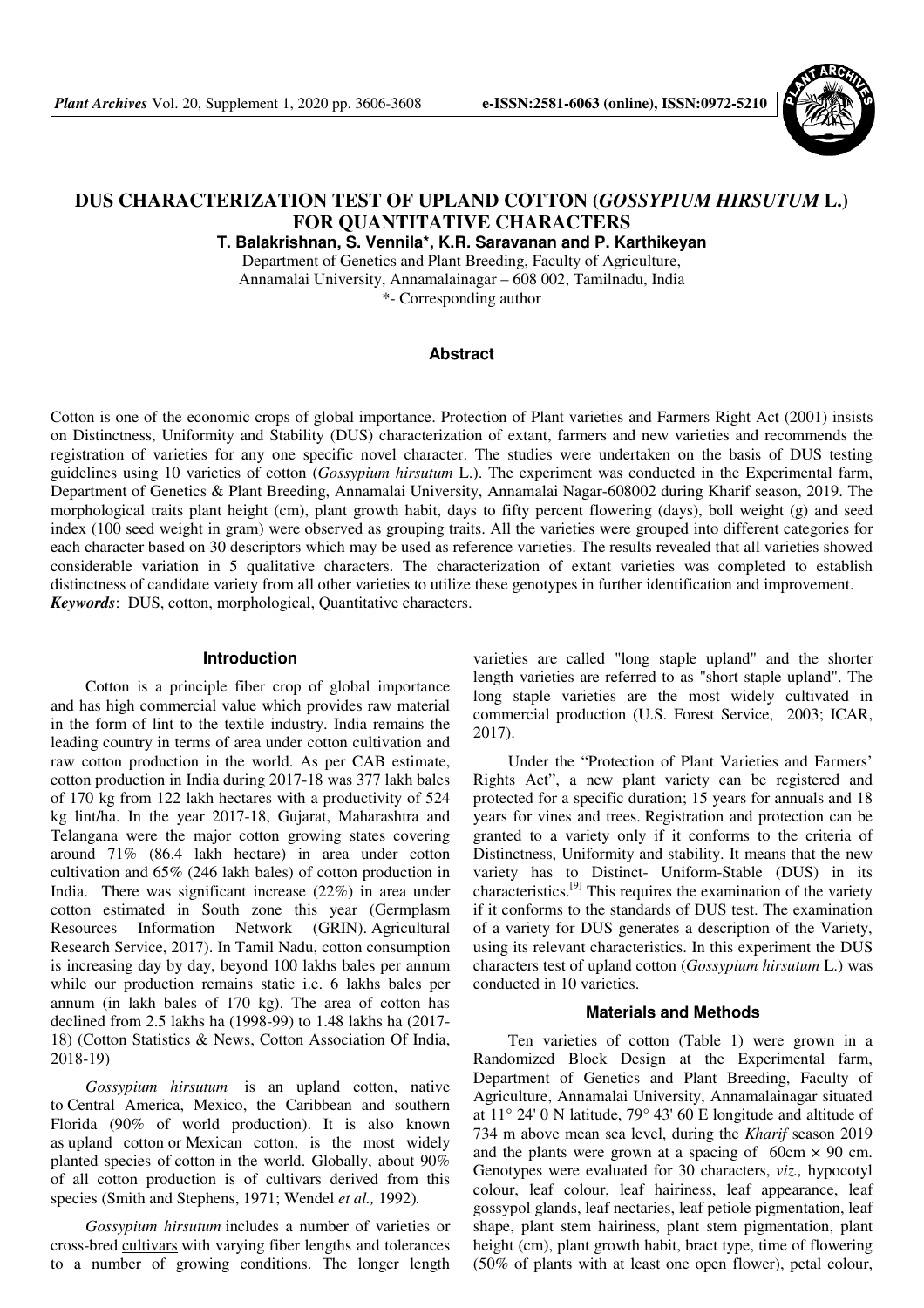**Table 1 :** List of Varieties

SVPR 2 SVPR 3 SVPR 4 SVPR 5

SURAJ CO14 MCU 5 MCU<sub>7</sub> MCU 9 MCU 13

**Variety Collected from** 

Srivilliputhur, CRS

TNAU : Cotton Breeding Station, Coimbatore.

petal spot, stigma, anther colouration, pollen colour, male sterility (only for A and B lines), bearing habit, colour, shape (longitudinal section), boll surface, boll prominence of tip, boll opening, weight of seed cotton/boll (g), seed fuzz, seed fuzz colour, seed index (100 seed wt in gram).Each entry was sown in three rows of 20 plants each. All the cultural practices have been followed. Observations were recorded on 10 randomly selected plants of each genotype for all the traits under study, at different stages of growth with appropriate procedures as per the "Guidelines for the Conduct of Test for DUS on" (PPV & FRA, 2001) (PPV and FR Act. 2001).

| Table 2 : Quentitative Characters in Catton veristics |  |  |
|-------------------------------------------------------|--|--|

|             | <b>Table 2: Quantitative Characters in Cotton varieties</b> |                                        |                                              |                                         |                              |  |  |  |  |
|-------------|-------------------------------------------------------------|----------------------------------------|----------------------------------------------|-----------------------------------------|------------------------------|--|--|--|--|
| Sl.<br>No.  | <b>Characteristics</b>                                      | <b>States</b>                          | <b>Observation varieties</b>                 | <b>Stage of</b><br>observation<br>(DAS) | <b>Type of</b><br>assessment |  |  |  |  |
| 1.          |                                                             | Dwarf $(< 60)$                         |                                              |                                         | <b>MS</b>                    |  |  |  |  |
|             |                                                             | Semi dwarf<br>$(60 - 90)$              |                                              |                                         |                              |  |  |  |  |
|             | Plant Height<br>(cm)                                        | Medium tall<br>$(91 - 120)$            |                                              | 75                                      |                              |  |  |  |  |
|             |                                                             | Tall<br>$(121 - 150)$                  | SURAJ, CO14, SVPR3.                          |                                         |                              |  |  |  |  |
|             |                                                             | Very tall<br>(> 150)                   | SVPR2,4,5, MCU5,7,9,13.                      |                                         |                              |  |  |  |  |
| 2.          |                                                             | Zero branching                         |                                              | 75                                      | <b>MG</b>                    |  |  |  |  |
|             | Plant: Growth                                               | Compact (Spreading $<$ 30<br>$\rm cm)$ |                                              |                                         |                              |  |  |  |  |
|             | habit                                                       | Semi-spreading (31-60 cm)              | SVPR2,3,4,5, SURAJ,<br>CO14, MCU5, 7, 9, 13. |                                         |                              |  |  |  |  |
|             |                                                             | Spreading (>60cm)                      |                                              |                                         |                              |  |  |  |  |
| 3.          | Flower: Time of<br>flowering (50%                           | Early $(<50 \text{ days})$             | SVPR2,3,5, SURAJ,<br>CO14, MCU7,9,13.        |                                         | <b>MG</b>                    |  |  |  |  |
|             | of plants with at                                           | Medium (50-60 days)                    | SVPR4, MCU5                                  | 40                                      |                              |  |  |  |  |
|             | least one open<br>flower)                                   | Late $( >60 \text{ days})$             |                                              |                                         |                              |  |  |  |  |
| 4.<br>(g)   |                                                             | Very small $(<3.0$ )                   | ----                                         |                                         | <b>MS</b>                    |  |  |  |  |
|             | Boll: Weight of<br>seed cotton / boll                       | Small (3.0-4.0)                        | CO14, MCU <sub>5</sub> , 7                   |                                         |                              |  |  |  |  |
|             |                                                             | Medium (4.1-5.0)                       | SVPR2,3,4,5, MCU 9                           | 75                                      |                              |  |  |  |  |
|             |                                                             | Large $(5.1-6.0)$                      | SURAJ, MCU13                                 |                                         |                              |  |  |  |  |
|             |                                                             | Very large $(>6.0)$                    | ----                                         |                                         |                              |  |  |  |  |
| 5.<br>gram) | Seed: Index<br>$(100 \text{ seed wt in})$                   | Very small $(<5.0)$                    | ----                                         |                                         | <b>MS</b>                    |  |  |  |  |
|             |                                                             | Small (5.0-7.0)                        |                                              |                                         |                              |  |  |  |  |
|             |                                                             | Medium (7.1-9.0)                       | SVPR2,3,4,5, SURAJ,<br>CO14, MCU5, 7, 9, 13. | 95                                      |                              |  |  |  |  |
|             |                                                             | Bold (7.1-9.0)                         |                                              |                                         |                              |  |  |  |  |
|             |                                                             | Very bold $(>11.0)$                    | $---$                                        |                                         |                              |  |  |  |  |

**MG** : Measurement by a single observation of a group of plants or parts of plants **MS** : Measurement of a number of individual plants or parts of plants

## **Results and Discussion**

#### **Quantitative Characters**

The five quantitative characters for all the 10 varieties are listed in Table - 2.

**Plant Height (cm)** was Tall (121–150) for the varieties SURAJ, CO14, SVPR3 and Very tall (> 150) in the varieties SVPR2,4,5, MCU5,7,9 and 13.The wide variation in plant height was noticed and they ranged from 121-178 cm (Table-2) in cotton genotype, thus could be extremely helped for varitial identification and genetic purity testing. This trait may be influenced by both agronomical and environmental conditions (Jagtap, 1987).

**Plant Growth habit** was Semi-spreading type (31-60 cm) for all the varieties SVPR2,3,4,5, SURAJ, CO14, MCU5,7,9 and 13.

**Time of Flowering (50% of plants with at least one open flower**) was Early (<50 days) for the varieties SVPR2,3,5, SURAJ, CO14,MCU7,9,13 and Medium for the varieties SVPR4 and MCU5.Days to 50% flowering ranged from 45 to 52 days. This difference may be due to genetical effect and least influence by environment (Jagtap, 1987).